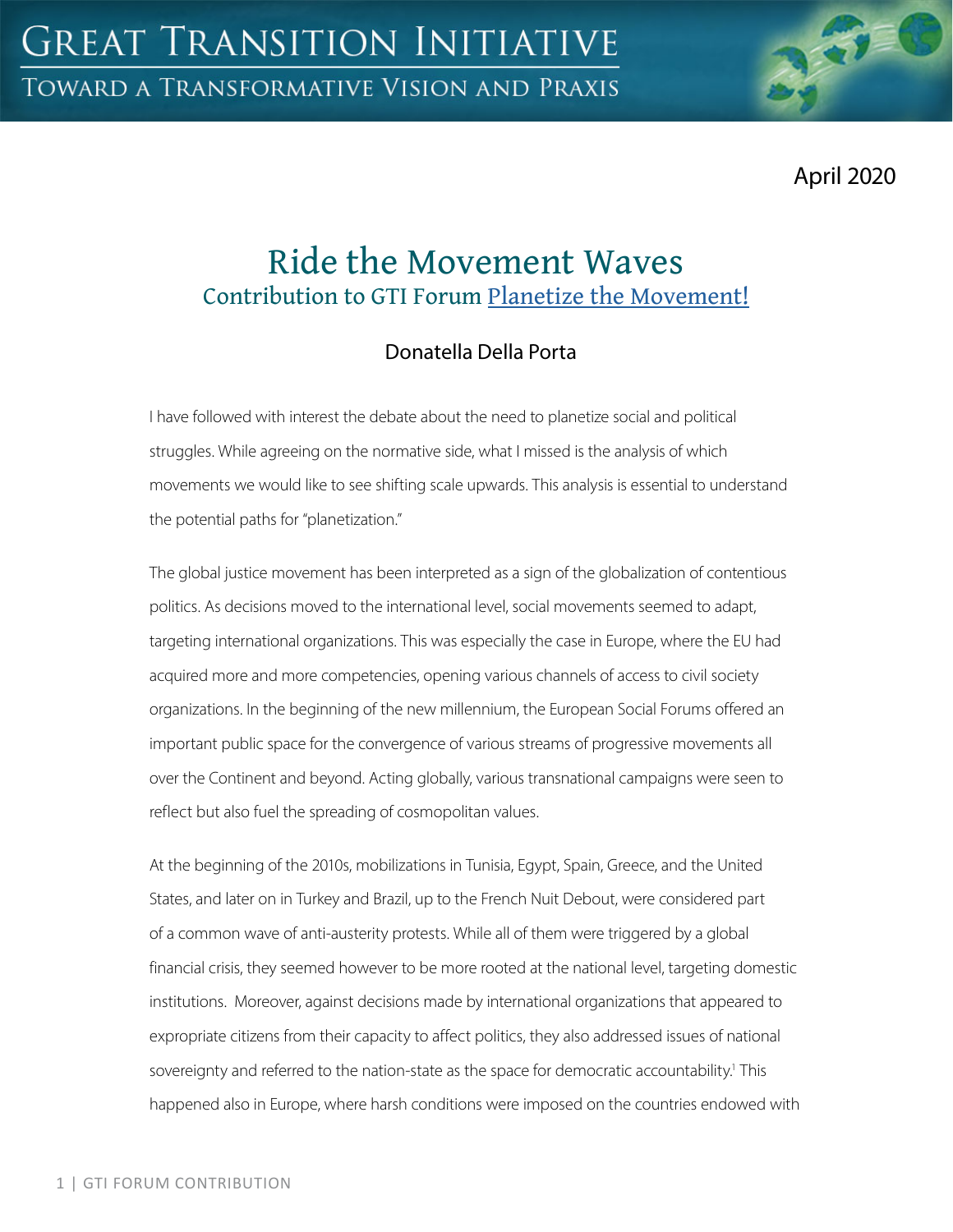less competitive economies and forced to get loans from the so-called Troika, consisting of the European Commission, the European Central Bank, and the International Monetary Fund.

Towards the end of the decade, the discontent with austerity measures still mobilized a strong wave of protests in various countries and with varying intensity; the crisis of political legitimacy and growing inequality has unleashed strong social movements that, while keeping attention on social injustice, single out some of their specific consequences on violence against women, the peripheral economies, global warming, precarious youth, and self-determination. Several of these movements quickly spread at the international level, through global days of action, promoting the idea that a global view of the problems and global solutions, are needed. Fifty years after the "Hot Autumn" of 1969, with workers protests spreading in Europe, a new global "Hot Autumn" was noted in 2019, with massive protests erupting contemporaneously in Lebanon and Iraq, Chile and Ecuador, Barcelona and London, with protestors often referring to each other, through the showing of each other's banners and flags. This "Hot Autumn" of 2019 surprised both the mass media and the public with the convergence in time but spread in space of massive waves of protest against increasing inequalities as well as the corruption of the political and economic elites.

If the global justice movement has been a successful example of transnationalization through the creation of arenas of encounters at the world level, anti-austerity protests, while characterized by cross-national diffusion of ideas, were however mainly using the path of domestication, resisting the global crisis and austerity measures imposed by international organizations by massive protests that target national governments. Attempts at building transnational campaigns—such as, for instance, Blockupy against the policies of the European Central Bank—survived, but with more challenges and less opportunities than previous international protest campaigns. In 2019, rebellion spread with frequent expression of solidarity among activists mobilizing in places as distant as Lebanon and Chile, Catalonia or Hong Kong.

It is important to note that these protest tides are related to each other. The three waves are empirically interrelated, with the spreading of ideas across time, through memories and legacies, but also an adaptation to the changing times, through learning processes. Old and new social movement groups meet in the organization of protests. Old activists are mobilized anew, bringing in their experiences and knowledge to new generations that develop new protest tastes, more adapted to their own conditions. In fact, while each of them involved new generations of activists,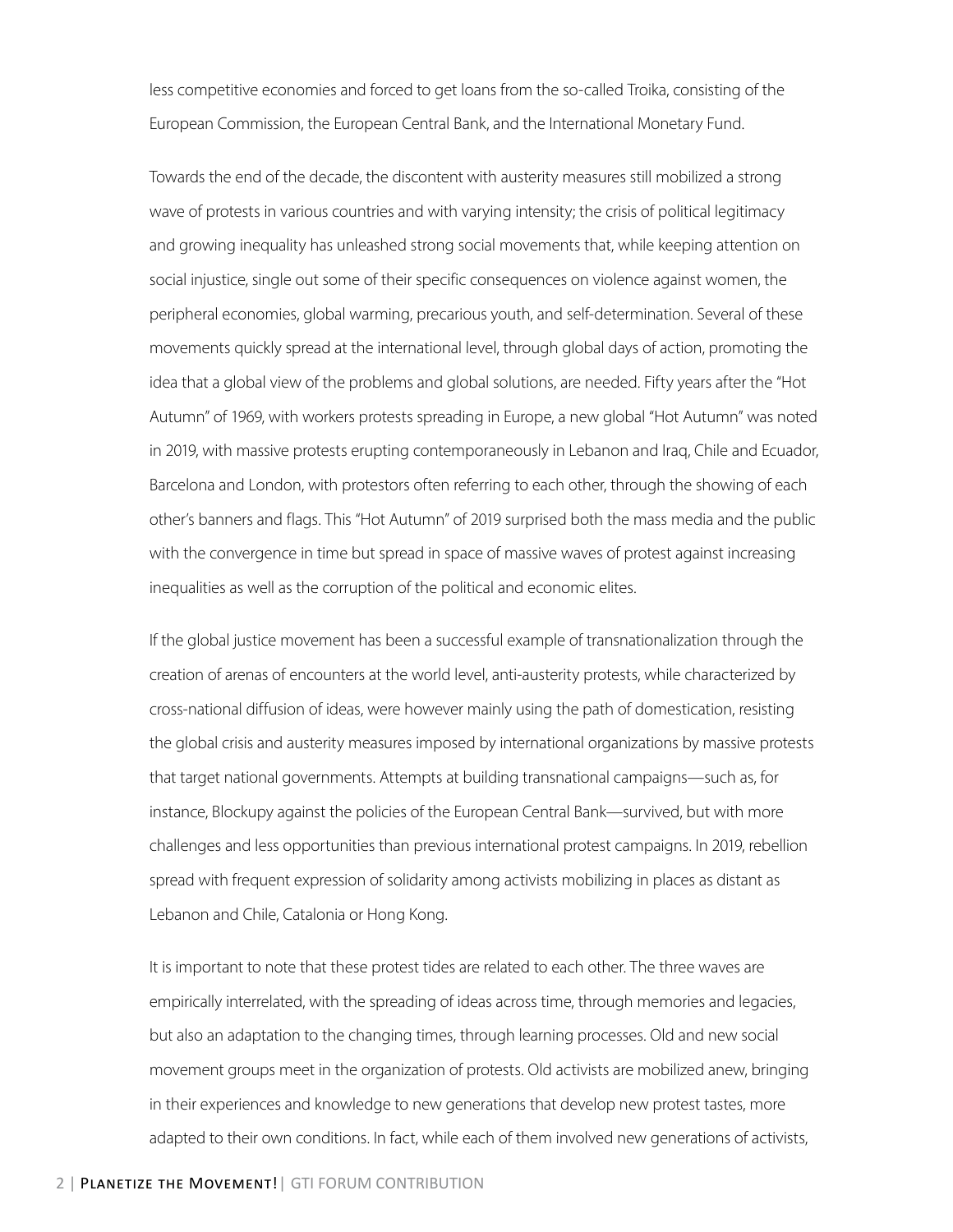each also remobilized previous ones that brought to the new waves knowledge and experiences of past collective mobilizations.

While growing in a moment of still rampant neoliberalism, the global justice movement had seen the convergence of various progressive streams in broad and fluid networks. A metaframe had developed bridging specific concerns within broader meta-frames that targeted neoliberal capitalism, calling for justice against increasing inequalities as well as for participatory and deliberative forms of democracy. Global and macroregional forums represented arenas for encounters for thousands of groups and tens of thousands of activists; massive demonstrations took citizens back to the streets in contestation of the summits of international organizations, including the EU.

About a decade later, as the financial crisis confirmed the pessimistic prediction of the global justice movement about the lack of capacity of neoliberalism to fulfill its promises of progress and wellbeing, a new transnational cycle of protests developed, still targeting increasing inequalities and calling for another democracy. Faced with massive participation of the citizens, the *acampadas*  (protest camps) represented an innovative form of, at the same time, organization and action. Targeting the austerity measures that national governments had adopted, under pressure from lending international organizations, in the occupied squares activists prefigured different forms of relations, based on participation and discursive quality that adapted those invented by the global justice movement to new circumstances.

Towards the end of the 2010s, new waves of protests against precarity, violence against women, or global warming took over some of the frames of the previous waves, locating those issues within a critique of the existing social and political relations. Fluid networks connected groups active on the territory, often mobilizing citizens for the first time. The struggles against extreme inequalities and corrupt elites resonated with the anti-austerity protests of the beginning of the decade, but within more global waves. While Fridays For Future, Extinction Rebellion, and Ni Una Menos repeatedly organized global days of protest, the massive mobilizations of the Hot Autumn of 2019 were rooted in national cleavages but also expressed rage at a global capitalist development that increased social inequalities and constrained civil rights and political freedom.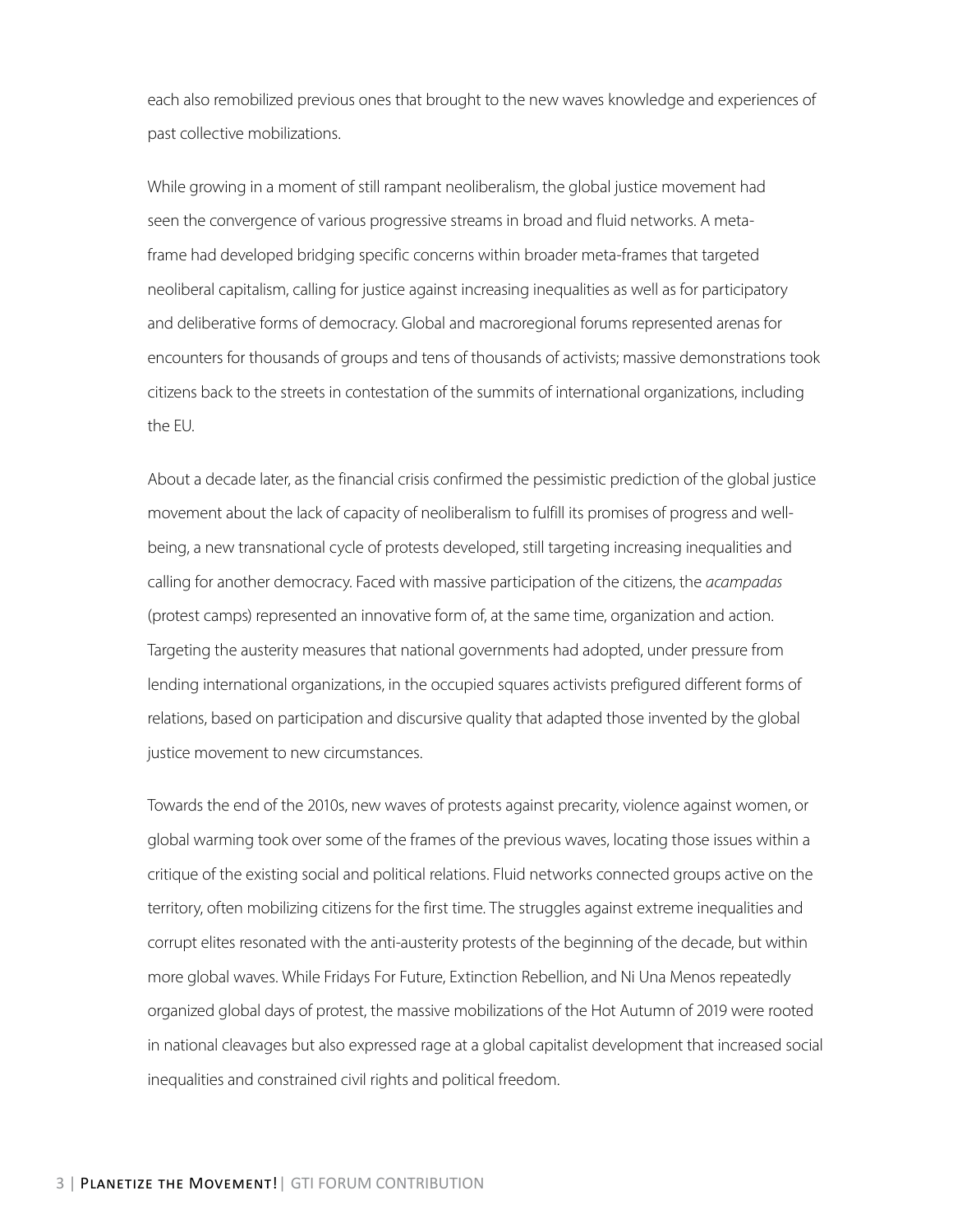While different in their forms and focus, these three waves of contention show us the importance of horizontal networking in bringing together the multitude of existing movements. Catalytic action is indeed very important in creating momentum, but it develops upon existing movement resources and specific dynamics within different movement nets. While strong thinking is relevant to singling out the common enemy in a transnational capitalist class, the building of a unified cosmic story is unlikely as the various struggles need space and time to construct their own knowledge and need horizontal spaces to connect and build trust. More structured organizations have been important in each of the three cycles, and the development and success of movement parties on the Left prove that even very horizontal forms of protest might trigger deep changes in institutional politics. The continuous tension between "vertical" and "horizontal" organizational models seem indeed not only unavoidable but probably useful in order to exploit a moment of big uncertainties but also rife with alternatives.

#### Endnotes

1. Donatella Della Porta, *Social Movements in Times of Austerity: Bringing Capitalism Back into Protest Analysis*  (Cambridge, UK: Polity Press, 2015); Donatella Della Porta and Alice Mattoni, eds., *Spreading Protest: Social Movements in Times of Crisis* (Oxford: Oxford University Press, 2014).